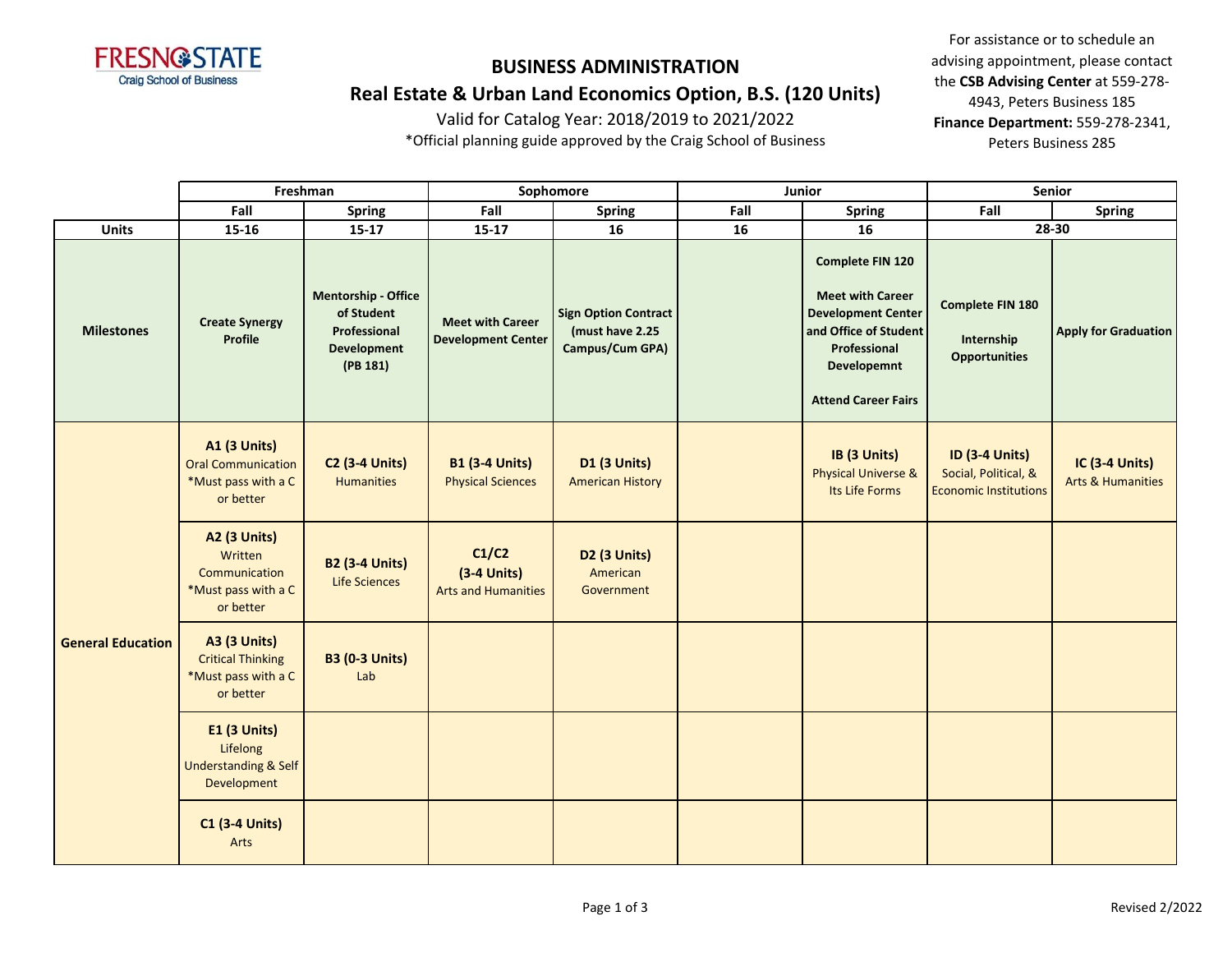

**Real Estate & Urban Land Economics Option, B.S. (120 Units)**

Valid for Catalog Year: 2018/2019 to 2021/2022

\*Official planning guide approved by the Craig School of Business

|              |       | Freshman                                                                                                                                                                     | Junior<br>Sophomore                                                                                                 |                                                                                                 | <b>Senior</b>                                                                                                                                            |                                                                                                                                   |                                                                                                           |                                                                                                                                                             |  |
|--------------|-------|------------------------------------------------------------------------------------------------------------------------------------------------------------------------------|---------------------------------------------------------------------------------------------------------------------|-------------------------------------------------------------------------------------------------|----------------------------------------------------------------------------------------------------------------------------------------------------------|-----------------------------------------------------------------------------------------------------------------------------------|-----------------------------------------------------------------------------------------------------------|-------------------------------------------------------------------------------------------------------------------------------------------------------------|--|
|              | Fall  | <b>Spring</b>                                                                                                                                                                | Fall                                                                                                                | <b>Spring</b>                                                                                   | Fall                                                                                                                                                     | <b>Spring</b>                                                                                                                     | Fall                                                                                                      | <b>Spring</b>                                                                                                                                               |  |
| Units        | 15-16 | $15 - 17$                                                                                                                                                                    | 15-17                                                                                                               | 16                                                                                              | 16                                                                                                                                                       | 16                                                                                                                                |                                                                                                           | 28-30                                                                                                                                                       |  |
|              |       | <b>GE Area B4</b><br><b>DS 71</b><br>(3 Units)<br>Quantitative<br>Reasoning<br>[Pre-Req: ELM exam<br>or intermediate<br>college algebra]<br>*Must pass with a C<br>or better | <b>DS 73</b><br>(3 Units)<br>[Pre-Req: ELM exam,<br>DS 71; ECON 40 & 50<br>recommended]<br>*Not open to<br>freshmen | <b>BA18</b><br>(4 Units)<br>*Not open to<br>Freshmen                                            | <b>BA 105W</b><br>(3 Units)<br>[Pre-Req: ENGL 5B or<br>10<br>(C or better);<br>Junior standing]<br>*UDWS requirement;<br>must pass with a C or<br>better | MI<br><b>MKTG 100S</b><br>(4 Units)<br>[Pre-Req: BA 105W<br>(may be taken<br>concurrently)]<br>MI Multicultural/<br>International | <b>MGT 124</b><br>(4 Units)<br>[Pre-Req: BA 105W;<br>MGT 110; DS 123<br>(may be taken<br>concurrently)]   | <b>MGT 187</b><br>(3 Units)<br>[Pre-Req: Last<br>semester of Senior<br>year; UD Core<br>requirements (MGT<br>124 may be taken<br>concurrently);<br>BA 105W] |  |
| <b>Major</b> |       | <b>ECON 40</b><br>(3 Units)<br>[Pre-Req:GE A2]<br>OR<br>AGBS 1<br>(3 Units)<br>[Pre-Req: GE A2]                                                                              | <b>ACCT 4A</b><br>(3 Units)<br>*Not open to<br>Freshmen                                                             | <b>ACCT 4B</b><br>(3 Units)<br>[Pre-Req: ACCT 4A (C)<br>or better)]<br>*Not open to<br>Freshmen | <b>MGT 110</b><br>(6 Units)<br>[Pre-Req: BA 105W<br>(may be taken<br>concurrently)]<br>*Not open to<br>students with credit<br>in MGT 104 or MGT<br>106  | <b>FIN 181</b><br>(3 Units)<br>[Pre-Req: FIN 120 &<br>180 (both passed with<br>a C or better)]<br>*FALL ONLY                      | <b>FIN 182</b><br>(3 Units)<br>*FALL ONLY<br><b>BA 154</b><br>(3 Units)<br>[Pre-Req: BA 18]<br>*FALL ONLY | <b>FIN 122</b><br>(3 Units)<br>[Pre-Req: FIN 120 (C)<br>or better)]                                                                                         |  |
|              |       | IS 52 & IS 52L<br>(3 Units)<br>*or Computer<br>Competency Exam<br>(CCE)                                                                                                      | <b>GE Area D3</b><br><b>ECON 50</b><br>(3 Units)<br>[Pre-Req: GE A2]                                                | <b>DS 123</b><br>(3 Units)<br>[Pre-Req: DS 71,<br>73; IS 52, 52L]                               | <b>FIN 180</b><br>(3 Units)<br>*FALL ONLY                                                                                                                | <b>FIN 183</b><br>(3 Units)<br>[Pre-Req: FIN 120 &<br>180 (both passed with<br>a C or better)]<br>*SPRING ONLY                    |                                                                                                           |                                                                                                                                                             |  |
|              |       |                                                                                                                                                                              |                                                                                                                     |                                                                                                 | <b>FIN 120</b><br>(4 Units)<br>[Pre-Req: ACCT 4A;<br>DS 71; BA 105W (may<br>be taken<br>concurrently)]                                                   | <b>IS 130</b><br>(3 Units)<br>[Pre-Req: IS 52, 52L;<br>ACCT 4A, 4B; BA<br>105W (may be taken<br>concurrently)]                    | <b>FIN 186</b><br>(3 Units)<br>[Pre-Req: ECON 40,<br>50]<br>*FALL ONLY                                    |                                                                                                                                                             |  |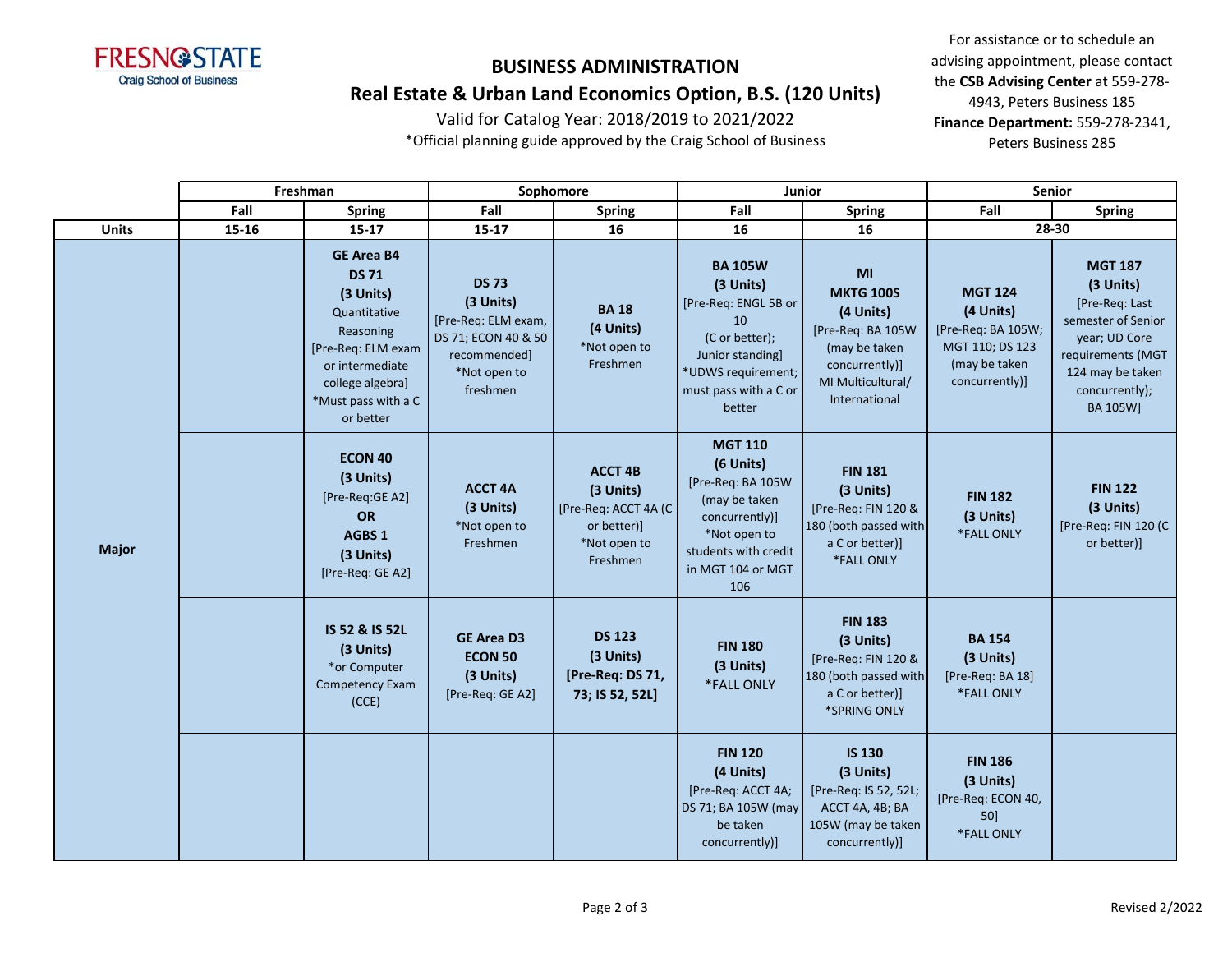

# **BUSINESS ADMINISTRATION Real Estate & Urban Land Economics Option, B.S. (120 Units)**

Valid for Catalog Year: 2018/2019 to 2021/2022

\*Official planning guide approved by the Craig School of Business

For assistance or to schedule an advising appointment, please contact the **CSB Advising Center** at 559-278- 4943, Peters Business 185 **Finance Department:** 559-278-2341, Peters Business 285

|                                                        |           | Freshman      |           | Sophomore     | <b>Junior</b>                     |                         | <b>Senior</b>                                                                                                     |               |
|--------------------------------------------------------|-----------|---------------|-----------|---------------|-----------------------------------|-------------------------|-------------------------------------------------------------------------------------------------------------------|---------------|
|                                                        | Fall      | <b>Spring</b> | Fall      | <b>Spring</b> | Fall                              | <b>Spring</b>           | Fall                                                                                                              | <b>Spring</b> |
| <b>Units</b>                                           | $15 - 16$ | $15 - 17$     | $15 - 17$ | 16            | 16                                | 16                      | 28-30                                                                                                             |               |
| <b>Major</b>                                           |           |               |           |               |                                   |                         | <b>Option Requirements (3 Units)</b><br>FIN 123, 185, 195<br>*See course catalog for prerequisite<br>requirements |               |
| <b>Additional</b><br>Graduation<br><b>Requirements</b> |           |               |           |               | <b>Elective</b><br>*See footnotes | MI (3 Units)<br>*EXEMPT |                                                                                                                   |               |

#### **FOOTNOTES:**

**Prerequisites/Corequisites:** Other restrictions may apply. Please see your course catalog for detailed prerequisite/corequisite requirements.

Grade Requirements: A grade of C or better must be earned for each course used to satisfy the requirements for the major. No course taken for the business major can be graded on a CR/NC basis, except for courses with mandatory CR/NC grading.

**Computer Competency Exam (CCE):** Contact the CSB Undergraduate Student Services office to schedule a CCE test date.

Option: Students must maintain a 2.25 Campus and Cumulative GPA to declare an OPTION. An OPTION must be declared after the completion of all of the Pre-Business Requirements in order to enroll in OPTION courses.

**Electives (0-2):** If necessary, students must complete additional elective units to meet 120 units total to graduate. Students who take the CCE in lieu of IS 52/52L will need to fulfill the minimum unit requirements with electives.

Upper Division Writing Skills requirement (UDWS): Business majors take BA 105W to fulfill this requirement. The Upper Division Writing Exam is NOT an option for Business Administration majors.

Substitutions: If substitutions/exceptions/waivers are made for any major courses that also meet GE and/or the Multicultural/International graduation requirement, the student is responsible for completing additional courses to satisfy the respective areas (GE and/or MI). This also includes the upperdivision writing requirement.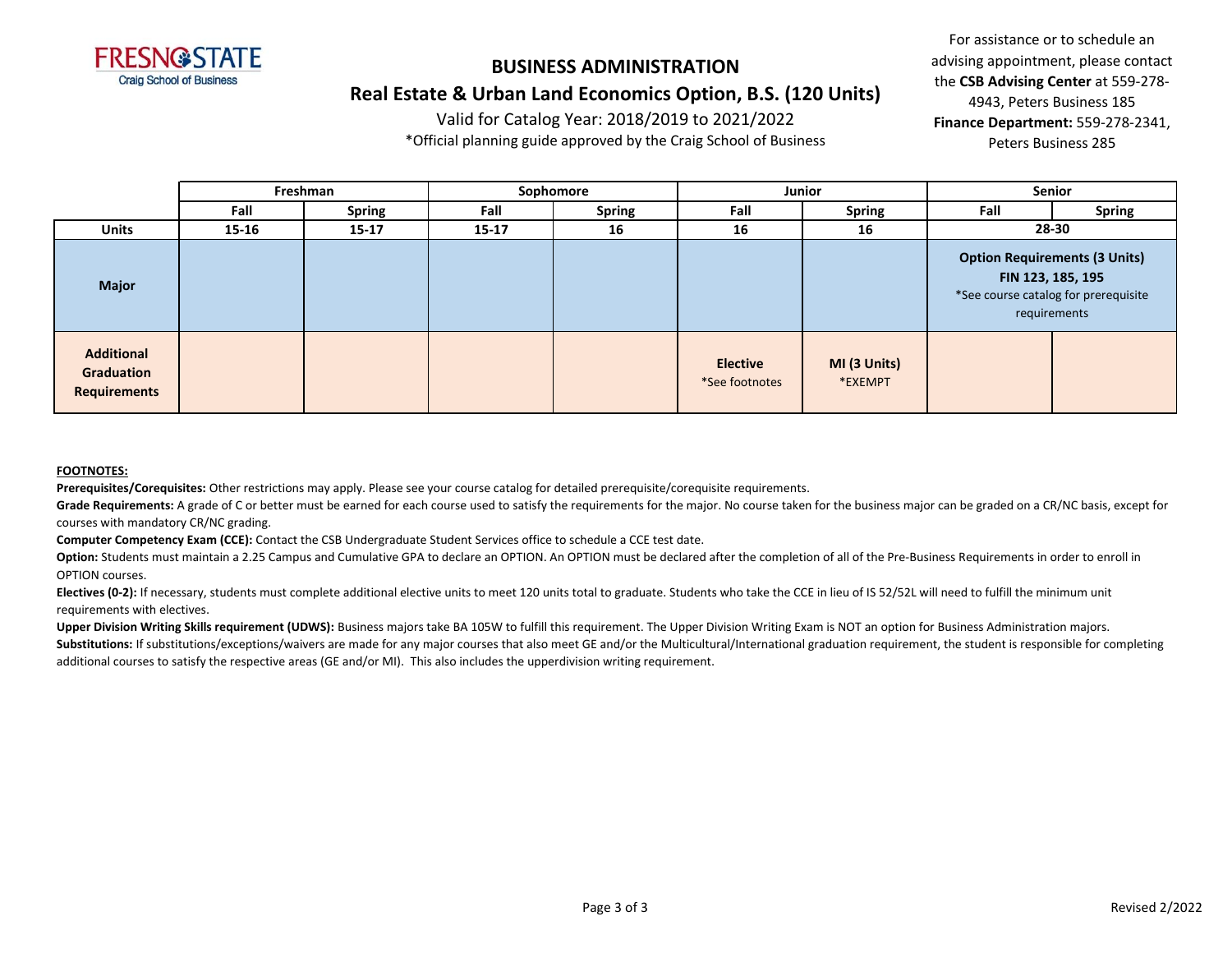

### **Real Estate & Urban Land Economics Option, B.S. (120 Units)**

Valid for Catalog Year: 2012/2013 to 2017/2018

\*Official planning guide approved by the Craig School of Business

|                                    | Freshman                                                                             |                                                                                       | Sophomore                                                          |                                                                      | Junior |                                                                                                                                                                                      | <b>Senior</b>                                                          |                                                       |  |
|------------------------------------|--------------------------------------------------------------------------------------|---------------------------------------------------------------------------------------|--------------------------------------------------------------------|----------------------------------------------------------------------|--------|--------------------------------------------------------------------------------------------------------------------------------------------------------------------------------------|------------------------------------------------------------------------|-------------------------------------------------------|--|
|                                    | Fall                                                                                 | <b>Spring</b>                                                                         | Fall                                                               | <b>Spring</b>                                                        | Fall   | <b>Spring</b>                                                                                                                                                                        | Fall                                                                   | <b>Spring</b>                                         |  |
| <b>Units</b>                       | 15-16                                                                                | $15 - 17$                                                                             | $15 - 17$                                                          | 16                                                                   | 16     | 16                                                                                                                                                                                   | 28-30                                                                  |                                                       |  |
| <b>Milestones</b>                  | >Create Synergy<br><b>Profile</b>                                                    | >Mentorship - Office of<br><b>Student Professional</b><br><b>Development (PB 181)</b> | >Meet with<br><b>Career</b><br><b>Development</b><br><b>Center</b> | >Sign Option<br><b>Contract (must</b><br>have 2.25<br>Campus/Cum GPA |        | >Complete FIN<br>120<br>>Meet with<br>Career<br><b>Development</b><br><b>Center and Office</b><br>of Student<br>Professional<br><b>Developemnt</b><br>>Attend Career<br><b>Fairs</b> | >Complete FIN 180<br>>Internship Opportunities                         | >Apply for Graduation                                 |  |
| <b>General</b><br><b>Education</b> | <b>A1 (3 Units)</b><br><b>Oral Communication</b><br>*Must pass with a C<br>or better | <b>C2 (3-4 Units)</b><br><b>Humanities</b>                                            | <b>B1 (3-4 Units)</b><br><b>Physical Sciences</b>                  | <b>D1 (3 Units)</b><br><b>American History</b>                       |        | IB (3 Units)<br><b>Physical Universe</b><br>$\mathbf{g}$<br>Its Life Forms                                                                                                           | <b>ID (3-4 Units)</b><br>Social, Political, & Economic<br>Institutions | <b>IC (3-4 Units)</b><br><b>Arts &amp; Humanities</b> |  |
|                                    | <b>A2 (3 Units)</b><br>Written<br>Communication<br>*Must pass with a C<br>or better  | <b>B2 (3-4 Units)</b><br>Life Sciences                                                | C1/C2<br>$(3-4$ Units)<br>Arts and<br><b>Humanities</b>            | D2 (3 Units)<br>American<br>Government                               |        | MI (3 Units)<br>*EXEMPT                                                                                                                                                              |                                                                        |                                                       |  |
|                                    | <b>A3 (3 Units)</b><br><b>Critical Thinking</b><br>*Must pass with a C<br>or better  | <b>B3 (0-3 Units)</b><br>Lab                                                          |                                                                    |                                                                      |        |                                                                                                                                                                                      |                                                                        |                                                       |  |
|                                    | E1 (3 Units)<br>Lifelong<br><b>Understanding &amp; Self</b><br>Development           |                                                                                       |                                                                    |                                                                      |        |                                                                                                                                                                                      |                                                                        |                                                       |  |
|                                    | <b>C1 (3-4 Units)</b><br>Arts                                                        |                                                                                       |                                                                    |                                                                      |        |                                                                                                                                                                                      |                                                                        |                                                       |  |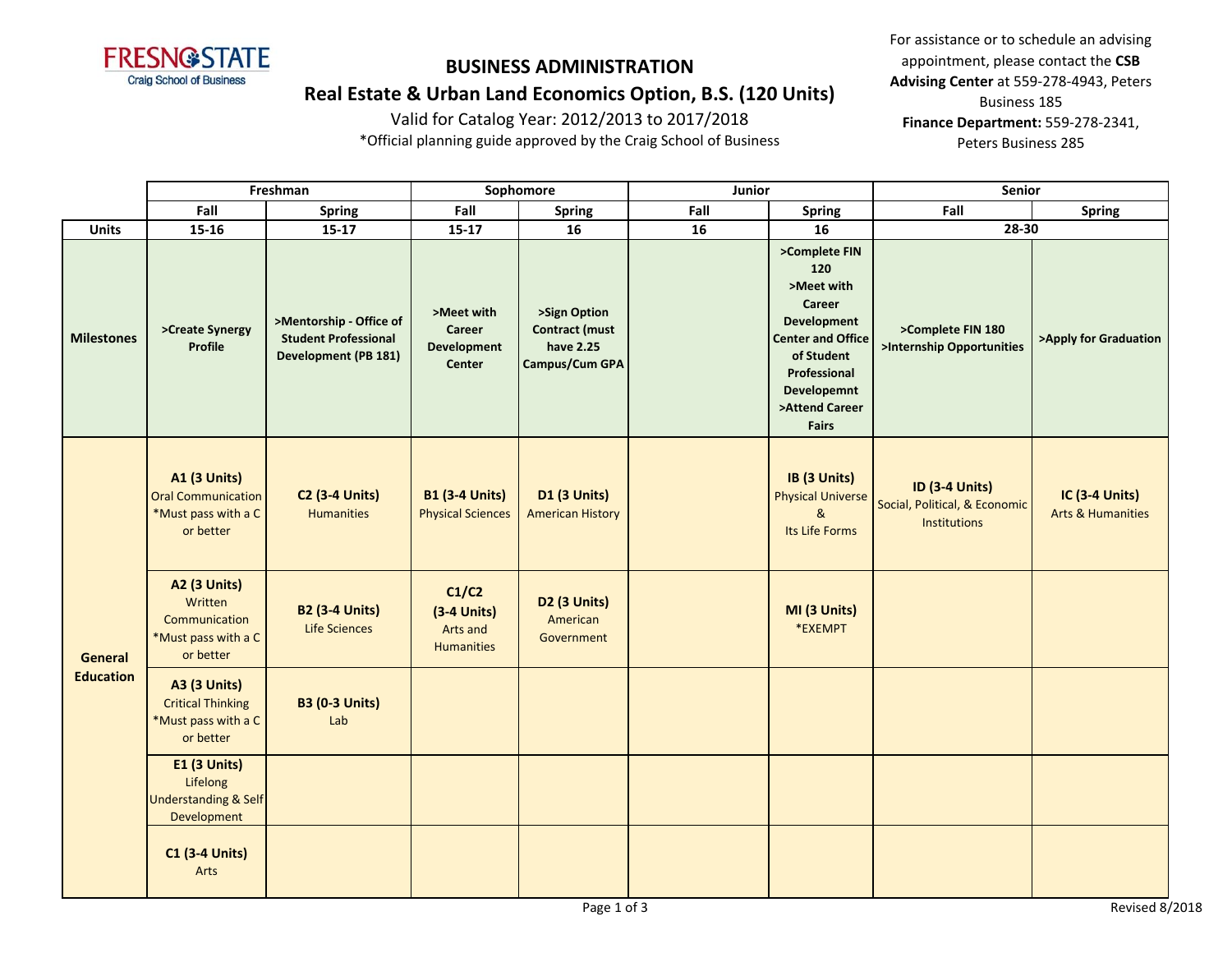

#### **Real Estate & Urban Land Economics Option, B.S. (120 Units)**

Valid for Catalog Year: 2012/2013 to 2017/2018

\*Official planning guide approved by the Craig School of Business

|                  | Freshman |                                                                                                                                                                                  | Sophomore                                                                                                                         |                                                                                                | <b>Junior</b>                                                                                                                                      |                                                                                                                   | <b>Senior</b>                                                                                                  |                                                                                                                                                       |
|------------------|----------|----------------------------------------------------------------------------------------------------------------------------------------------------------------------------------|-----------------------------------------------------------------------------------------------------------------------------------|------------------------------------------------------------------------------------------------|----------------------------------------------------------------------------------------------------------------------------------------------------|-------------------------------------------------------------------------------------------------------------------|----------------------------------------------------------------------------------------------------------------|-------------------------------------------------------------------------------------------------------------------------------------------------------|
|                  | Fall     | <b>Spring</b>                                                                                                                                                                    | Fall                                                                                                                              | <b>Spring</b>                                                                                  | Fall                                                                                                                                               | <b>Spring</b>                                                                                                     | Fall                                                                                                           | <b>Spring</b>                                                                                                                                         |
| <b>Units</b>     | 15-16    | $15 - 17$                                                                                                                                                                        | 15-17                                                                                                                             | 16                                                                                             | 16                                                                                                                                                 | 16                                                                                                                | 28-30                                                                                                          |                                                                                                                                                       |
| <b>Major</b>     |          | <b>GE Area B4</b><br><b>DS 71</b><br>(3 Units)<br><b>Quantitative Reasoning</b><br>[Pre-Req: ELM exam or<br>intermediate college<br>algebra]<br>*Must pass with a C or<br>better | <b>DS 73</b><br>(3 Units)<br>[Pre-Req: ELM<br>exam, DS 71;<br><b>ECON 40 &amp; 50</b><br>recommended]<br>*Not open to<br>freshmen | <b>BA18</b><br>(4 Units)<br>*Not open to<br>Freshmen                                           | <b>BA 105W (3 Units)</b><br>[Pre-Req: ENGL 5B or 10<br>(C or better);<br>Junior standing]<br>*UDWS requirement;<br>must pass with a C or<br>better | <b>MKTG 100S</b><br>(4 Units)<br>[Pre-Req: BA<br>105W (may be<br>taken<br>concurrently)]                          | <b>MGT 124</b><br>(4 Units)<br>[Pre-Req: BA 105W; MGT<br>110; DS 123 (may be taken<br>concurrently)]           | <b>MGT 187 (3 Units)</b><br>[Pre-Req: Last semester<br>of Senior year; UD Core<br>requirements (MGT 124<br>may be taken<br>concurrently);<br>BA 105W] |
|                  |          | ECON 40 (3 Units)<br>[Pre-Req:GE A2] OR<br>AGBS 1 (3 Units)<br>[Pre-Req: GE A2]                                                                                                  | <b>ACCT 4A</b><br>(3 Units)<br>*Not open to<br>Freshmen                                                                           | <b>ACCT 4B</b><br>(3 Units)<br>[Pre-Req: ACCT 4A<br>(C or better)]<br>*Not open to<br>Freshmen | <b>MGT 110 (6 Units)</b><br>[Pre-Req: BA 105W (may<br>be taken concurrently)]<br>*Not open to students<br>with credit in MGT 104<br>or MGT 106     | <b>FIN 181</b><br>(3 Units)<br>[Pre-Req: FIN 120<br>& 180 (both<br>passed with a C or<br>better)]<br>*FALL ONLY   | <b>FIN 182</b><br>(3 Units)<br>*FALL ONLY                                                                      | <b>FIN 122</b><br>(3 Units)<br>[Pre-Req: FIN 120 (C or<br>better)]                                                                                    |
|                  |          | IS 52 & IS 52L<br>(3 Units)<br>*or Computer<br>Competency Exam (CCE)                                                                                                             | <b>GE Area D3</b><br><b>ECON 50</b><br>(3 Units)<br>[Pre-Reg: GE A2]                                                              | <b>DS 123</b><br>(3 Units)<br>[Pre-Req: DS 71,<br>73; IS 52, 52L]                              | <b>FIN 180</b><br>(3 Units)<br>*FALL ONLY                                                                                                          | <b>FIN 183</b><br>(3 Units)<br>[Pre-Req: FIN 120<br>& 180 (both<br>passed with a C or<br>better)]<br>*SPRING ONLY | <b>BA 154</b><br>(3 Units)<br>[Pre-Req: BA 18]<br>*FALL ONLY                                                   |                                                                                                                                                       |
|                  |          |                                                                                                                                                                                  |                                                                                                                                   |                                                                                                | <b>FIN 120</b><br>(4 Units)<br>[Pre-Req: ACCT 4A; DS<br>71; BA 105W (may be<br>taken concurrently)]                                                | IS 130 (3 Units)<br>[Pre-Req: IS 52,<br>52L; ACCT 4A, 4B;<br>BA 105W (may be<br>taken<br>concurrently)]           | <b>FIN 186</b><br>(3 Units)<br>[Pre-Req: ECON 40, 50]<br>*FALL ONLY                                            |                                                                                                                                                       |
|                  |          |                                                                                                                                                                                  |                                                                                                                                   |                                                                                                |                                                                                                                                                    |                                                                                                                   | <b>Option Requirements (3 Units)</b><br>FIN 123, 185, 195<br>*See course catalog for prerequisite requirements |                                                                                                                                                       |
| <b>Electives</b> |          |                                                                                                                                                                                  |                                                                                                                                   |                                                                                                | <b>Elective</b><br>*See footnotes                                                                                                                  |                                                                                                                   |                                                                                                                |                                                                                                                                                       |